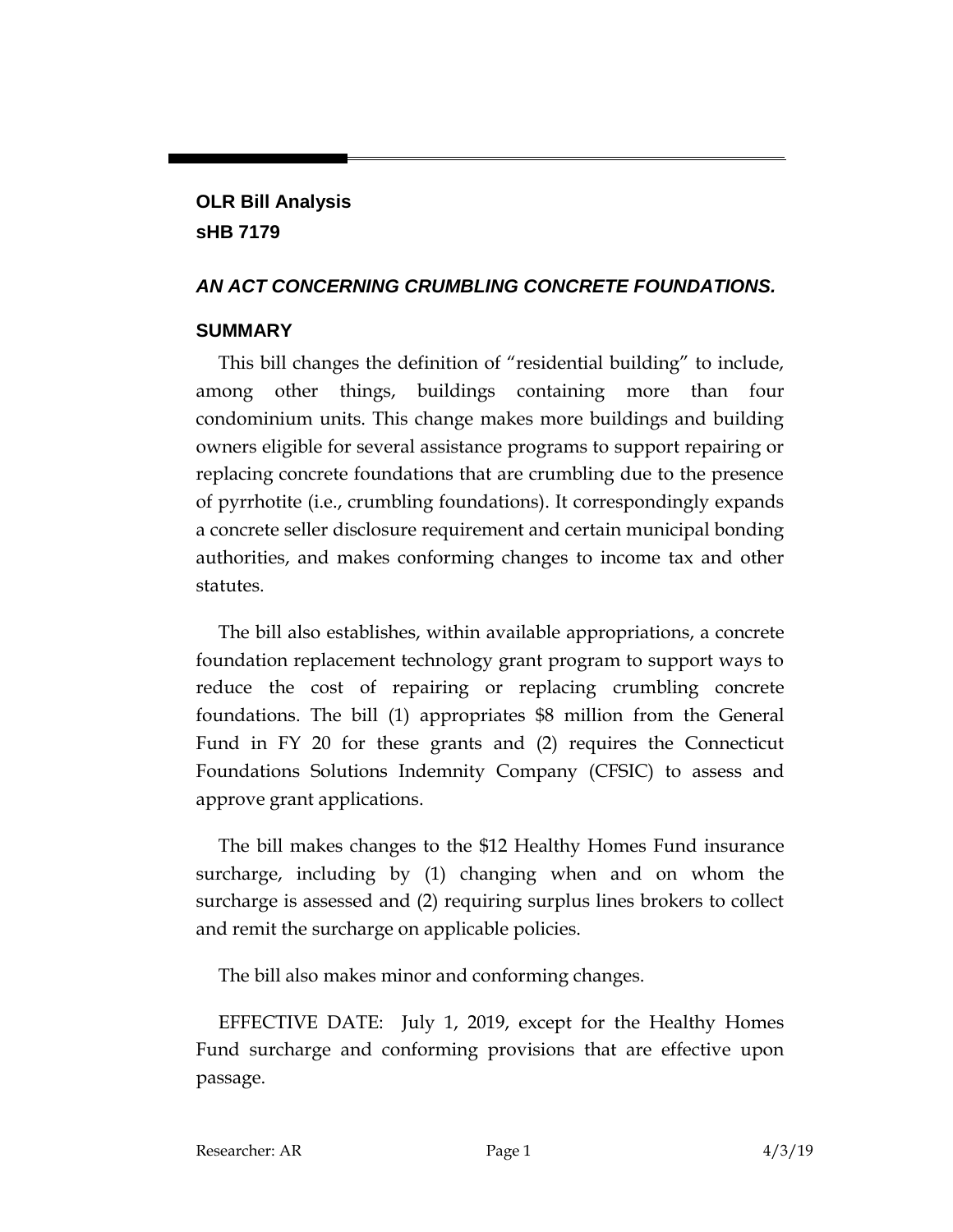### **§ 1, 2 & 5 — CONCRETE FOUNDATION REPLACEMENT TECHNOLOGY GRANT PROGRAM**

#### *Grant Program*

The bill requires the housing commissioner to establish a grant program that supports the development of methods and technologies to reduce the average cost of repairing or replacing pyrrhotite damaged foundations in Connecticut by at least \$135,000. The bill specifies that the current average foundation repair or replacement cost is \$175,000 (i.e., the grant program supports ways to reduce the average cost to \$40,000).

The bill authorizes the housing commissioner to adopt implementing regulations.

### *Application Process*

Under the bill, any person that develops a method or technology to reduce the repair or replacement costs described above may apply to the Department of Housing on an application that includes:

- 1. the applicant's name and address;
- 2. a description of the method or technology, including information sufficient to demonstrate to CFSIC that it will reduce the average repair and replacement cost and by how much; and
- 3. any additional information that the commissioner, at his discretion and in consultation with CFSIC, requires.

Within 30 days of receiving an application, the commissioner must file it with CFSIC.

# *Application Assessment*

The bill requires CFSIC to establish a volunteer innovation board to review and approve grant applications. The board members must include (1) an attorney admitted in Connecticut with intellectual property law experience, (2) a chemist, (3) an individual with construction industry experience, (4) a licensed professional structural engineer, (5) a materials scientist, (6) an individual with experience in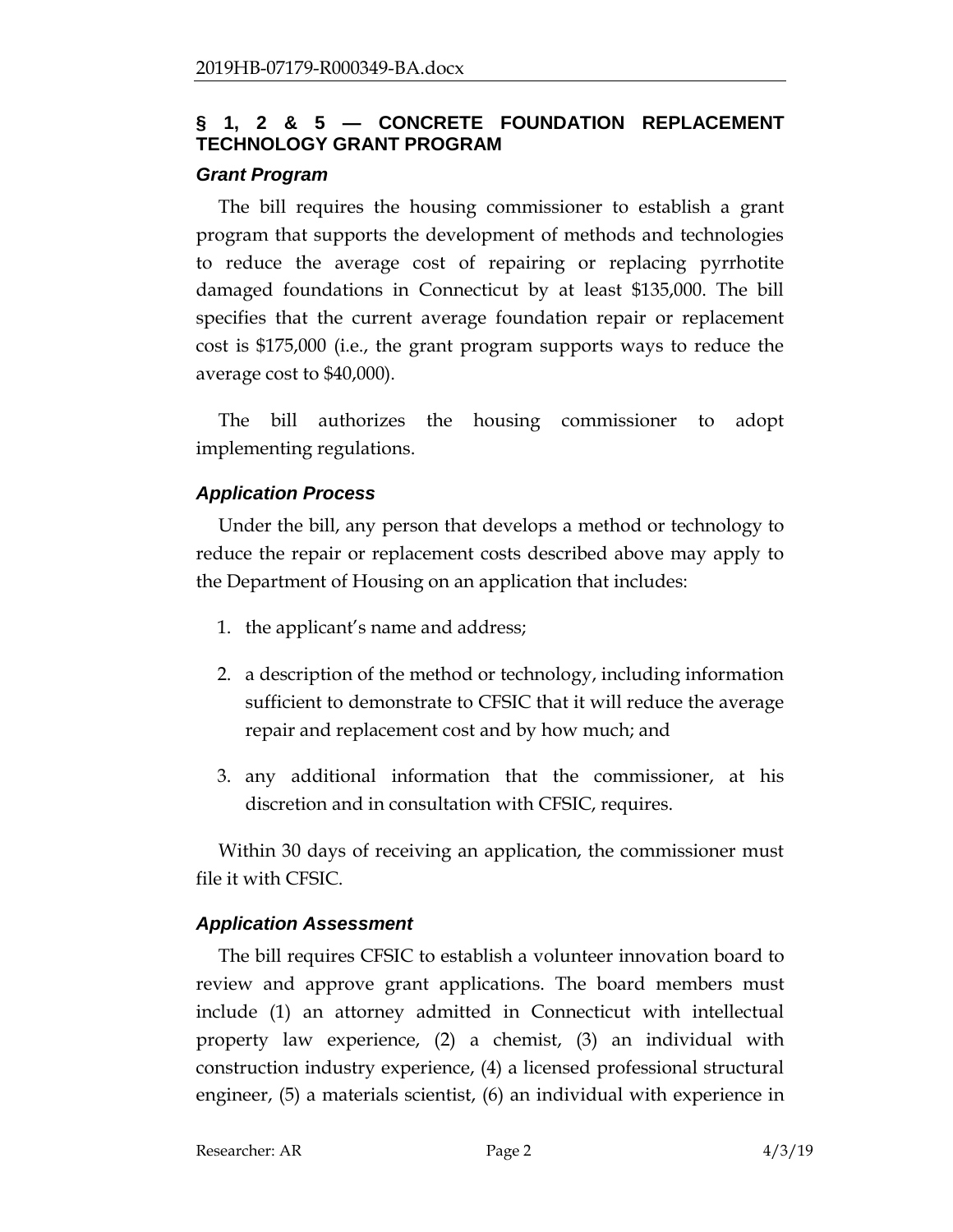the technology industry, and (7) a venture capitalist. Under the bill, CFSIC's board of directors appoint the innovation board members. Each innovation board member has one vote.

The board must, on CFSIC's behalf, review each grant application filed by the commissioner and determine by a majority vote:

- 1. whether the applicant is eligible for a grant; and
- 2. if the applicant's method or technology will reduce the average repair or replacement cost of crumbling concrete foundations by at least \$135,000, between \$135,000 and up to \$165,000, or by more than \$165,000.

The board must notify the commissioner of its decision within 30 days of receiving the application.

The bill prohibits a board member from participating in a vote if the member, or his or her spouse or dependent, has a financial interest in the applicant.

# *Approval Process and Award Amounts*

If CFSIC notifies the commissioner that an applicant is eligible to receive a grant, she must award a grant within 30 days of:

- 1. \$1 million, if CFSIC determines the applicant's method or technology will reduce the average repair and replacement cost by at least \$135,000; and
- 2. \$2 million if CFSIC determines it can reduce costs by \$135,000 to up to \$165,000; and
- 3. \$5 million if CFSIC determines it can reduce costs by at least \$165,000.

# **§ 3 — RESIDENTIAL BUILDING DEFINITION**

This bill broadens the definition of "residential building" to mean a: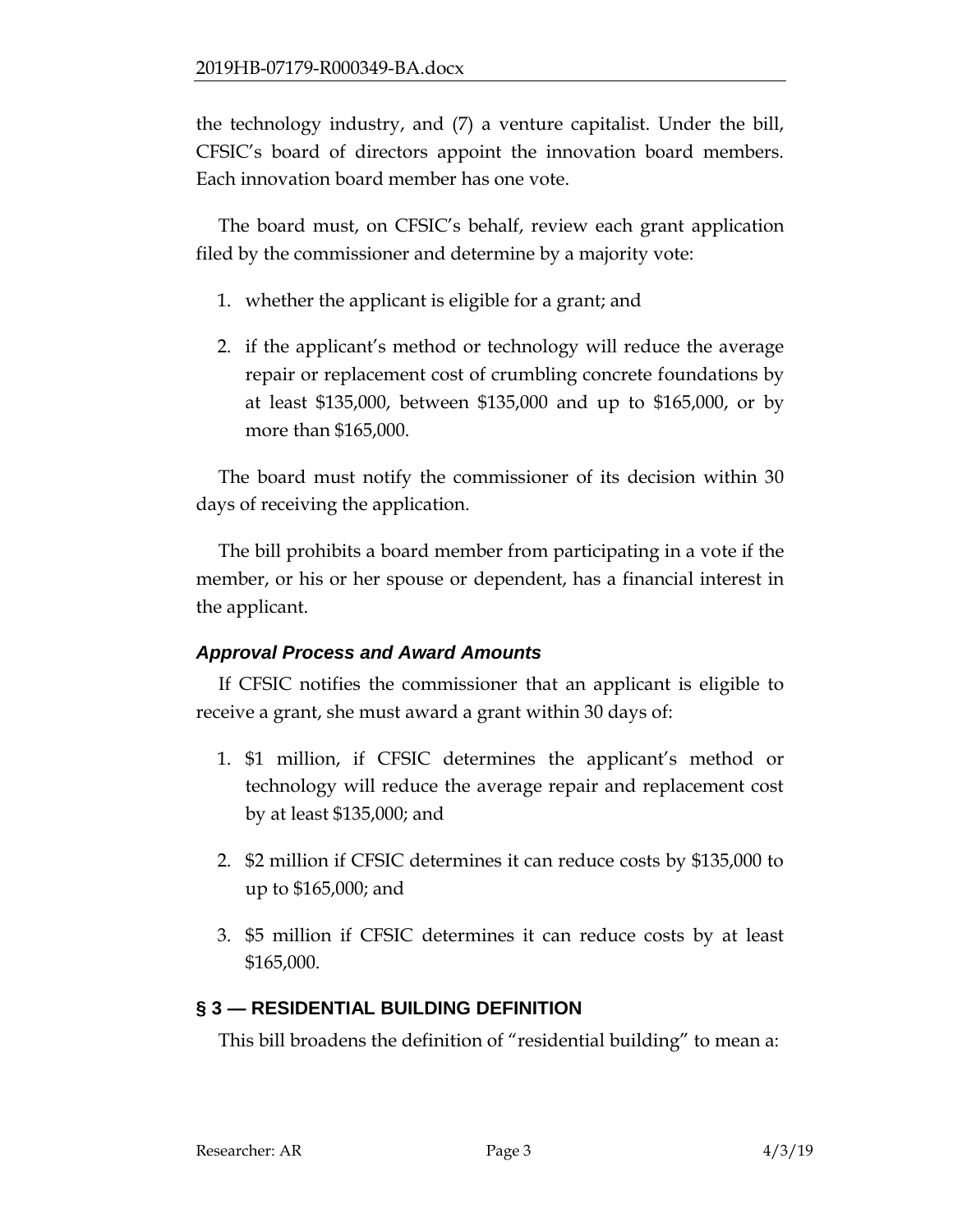- 1. single- or multi-family residential units, including a condominium unit or unit in a common interest community; or
- 2. building containing one or more of the units described above.

Under current law, a residential building is a one- to four-family home, including a condominium or planned unit development. The changes also apply to:

- 1. the CFSIC's eligibility statutes, thus making more homeowners eligible for CFSIC grants;
- 2. the Crumbling Foundations Assistance Fund statutes, which make more homeowners eligible for Collapsing Foundations Credit Enhancement Program loans and help from the special homeowner advocate;
- 3. disclosure requirements for sellers of concrete;
- 4. certain municipal bonding statutes, including those related to abating deleterious conditions on property suffering from pyrrhotite damage; and
- 5. certain income tax provisions related to crumbling concrete assistance.

# **§ 4 — \$12 HEALTHY HOMES SURCHARGE**

The Healthy Homes surcharge is a \$12 surcharge imposed on certain homeowners insurance policies. By law, 85% of the amount collected is deposited into the Crumbling Foundations Assistance Fund, which CFSIC uses to assist homeowners with crumbling foundations. The bill changes (1) on whom the surcharge is imposed, (2) when it is imposed, and (3) the types of policies that are subject to the surcharge.

Under current law, the surcharge is imposed on the policy's named insured (which in practice can be more than one individual). Under the bill, it is instead assessed on, and is the obligation of, the first insured listed in the policy to the extent that the insurer, insured, and any